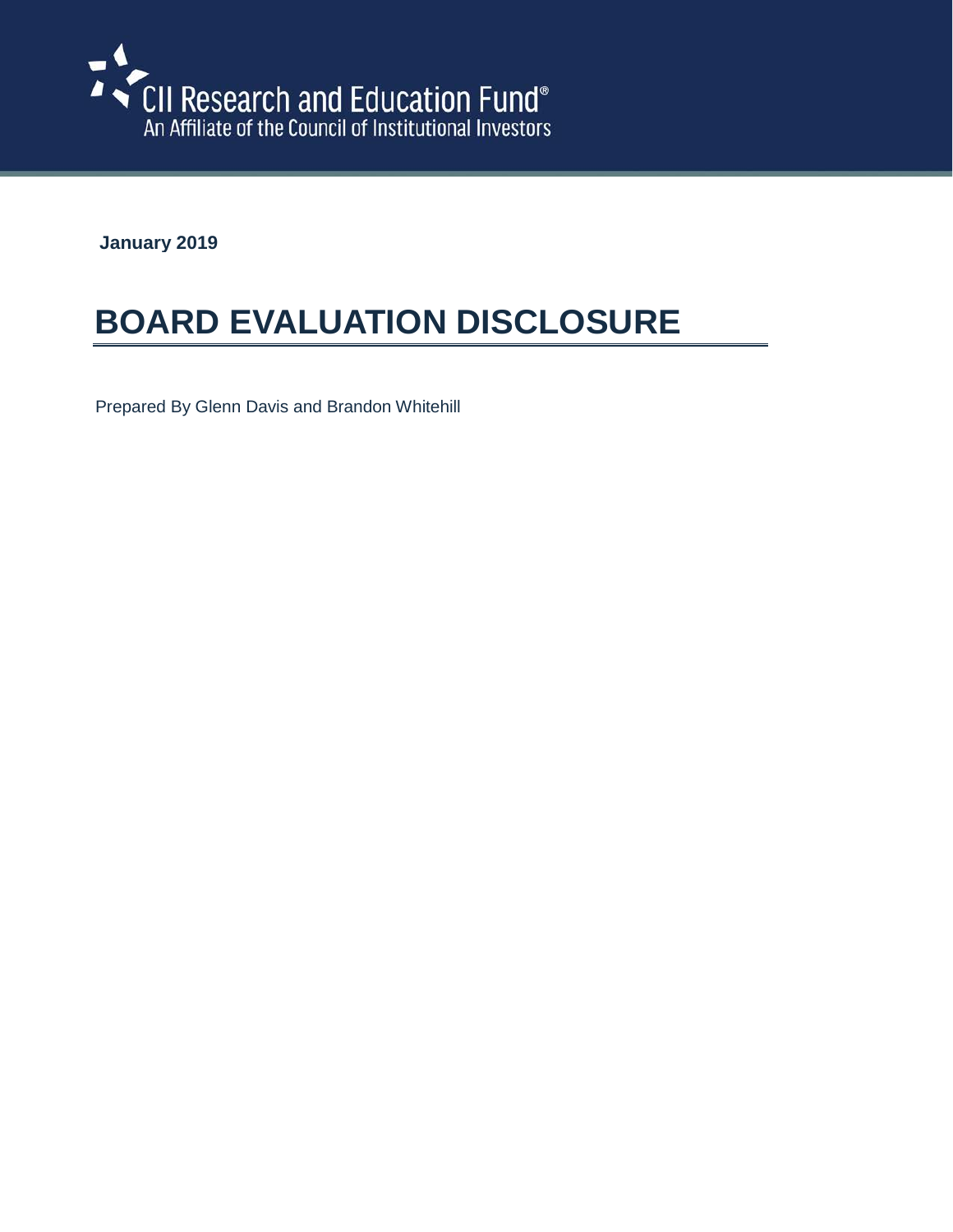## Foreword

Strengthening board effectiveness is a high priority for many companies and their shareholders. Whether independently or with the help of outside advisors, many boards regularly conduct evaluations to assess their strengths and identify areas for improvement. Robust evaluation processes provide an important conduit for change as companies require new skills, perspectives and strategies over time. For this reason, investors increasingly regard the review process and its disclosure as key opportunities to enhance board effectiveness and shareholder value.

Proxy statements do not always fully convey the rigor or results of these processes. In 2014, CII published a report highlighting best practices in board evaluation disclosure with examples from predominantly foreign companies.<sup>[1](#page-1-0)</sup> At that time, the prevalence and quality of board evaluation disclosure abroad, particularly in Canada and Europe, surpassed the United States. "While most major U.S. companies have a self-assessment process for the board in place," the 2014 report explained, "their proxy materials often merely state this fact without elaborating on what the process entails."

Since then, many U.S. companies have caught up. An EY study found that 93% of Fortune 100 companies that filed proxy statements in 2018 provided at least some substantive disclosure about their board evaluation processes.<sup>[2](#page-1-1)</sup> But there remains room for improvement of the quality of those processes and their disclosure. Evolving practices in board evaluation, combined with high-profile failures of board oversight, are driving investors' desire for stronger disclosure of their portfolio companies' approaches to board assessment.

To be clear, investors generally do not expect the board to reveal the specific details of any board or individual director evaluations. Rather, they want to understand the process by which the board approaches the task of continually improving itself. This report focuses on the board evaluation process as a topic discrete from board qualification disclosure and other general corporate governance matters.

Drawing on a CII-REF review of the proxy statements of more than 100 prominent companies, this report discusses some aspects of strong disclosure and features the proxy statements of U.S. companies that investors, including CII members, find especially effective in communicating the board evaluation process and

<span id="page-1-1"></span><span id="page-1-0"></span><sup>&</sup>lt;sup>1</sup> ["Best Disclosure: Board Evaluation,](https://www.cii.org/files/publications/governance_basics/08_18_14_Best_Disclosure_Board_Evaluation_FINAL.pdf)" Council of Institutional Investors, September 2014.<br><sup>2</sup> ["Improving Board Performance through Effective Evaluation,"](https://www.ey.com/Publication/vwLUAssets/ey-effective-evaluation-to-improve-board-performance/$FILE/ey-effective-evaluation-to-improve-board-performance.pdf) EY Center for Board Matters, October 2018.

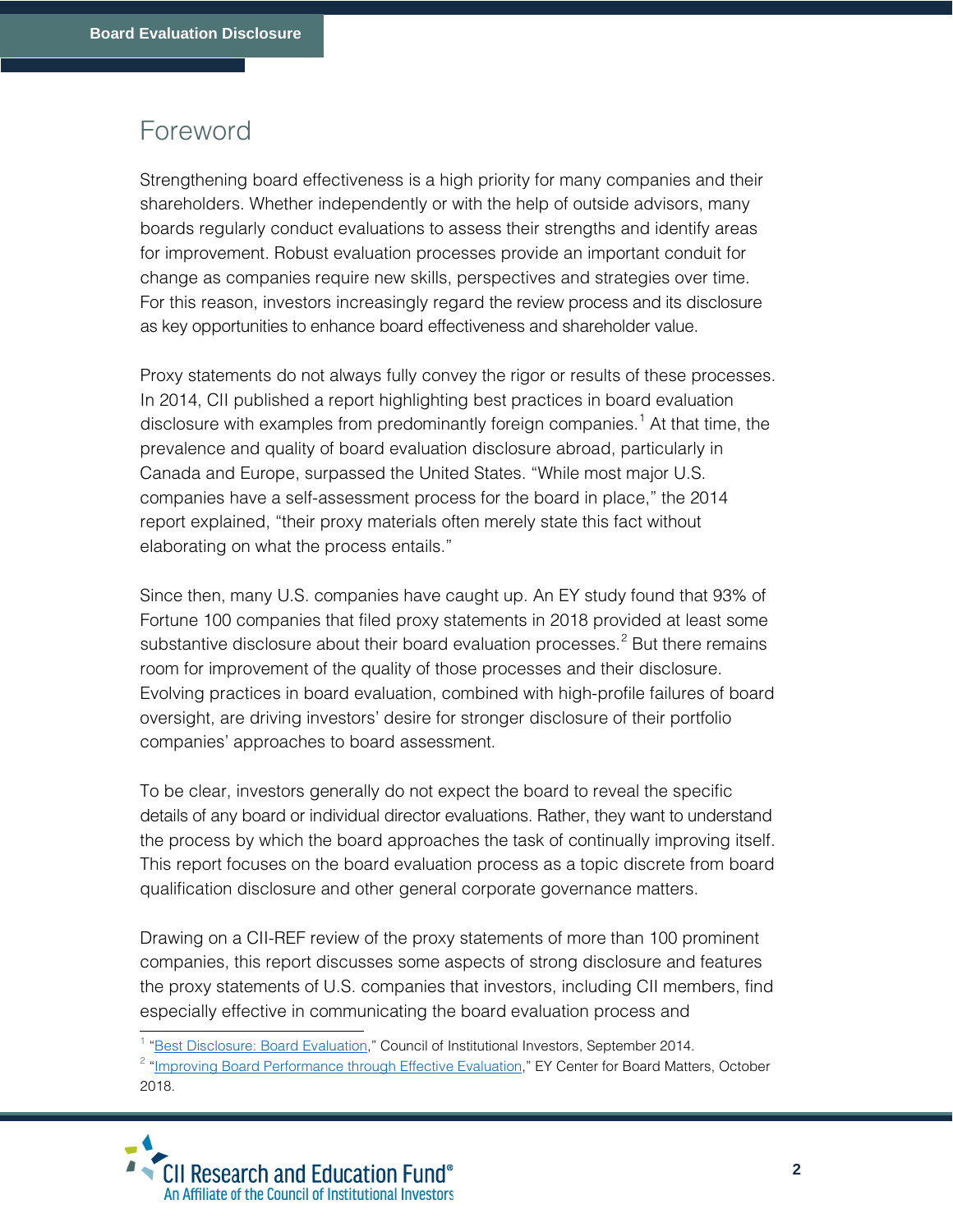outcomes.<sup>[3](#page-2-0)</sup> The next section describes seven indicators of strength and the subsequent section highlights 10 companies' disclosure.

## Seven Indicators of Strength

The following seven indicators describe elements of evaluation processes that boards should consider and communicate in their disclosure. They are not intended to be prescriptive recommendations, but rather descriptive observations of companies' disclosure that is particularly effective at building investor confidence that a robust process exists. Investors should accommodate, and boards should exercise, flexibility to adopt processes that fit their unique strengths and circumstances.

The 10 companies whose proxy statements are quoted in this section and featured in the next section are Allstate, Bank of America, ConocoPhillips, Exelon, Intercontinental Exchange, McDonald's, Regions Financial, Splunk, Unum Group and W.W. Grainger. They are not intended as a "top 10" list or a comprehensive set of all publicly traded companies providing high-quality disclosure; rather, they provide a point of reference for formulating a strong message to investors on how the company approaches board evaluation.

#### 1. Three-Tiered Review

Effective board evaluation processes assess performance at three levels: the board, the committees and individual directors. Thoughtful disclosure conveys the degree of rigidity or flexibility of the evaluation at different levels of review. For instance, the board and committee level assessments might involve more formal practices, such as written questionnaires, while leaving some flexibility in gathering individual feedback, such as conversational interviews. All 10 companies included some discussion of review on multiple levels in their proxy statements, with the vast majority conducting evaluations on all three of the board, committee and individual director levels.

#### Example: W.W. Grainger

Each year, the Board conducts a three-part evaluation process coordinated by the Lead Director and the Committee Chairs: full Board evaluation, Committee evaluations, and director self-assessment.

<sup>3</sup> CII-REF acknowledges the input of several CII members, in particular New York City Pension Funds, in the development of this report.

<span id="page-2-0"></span>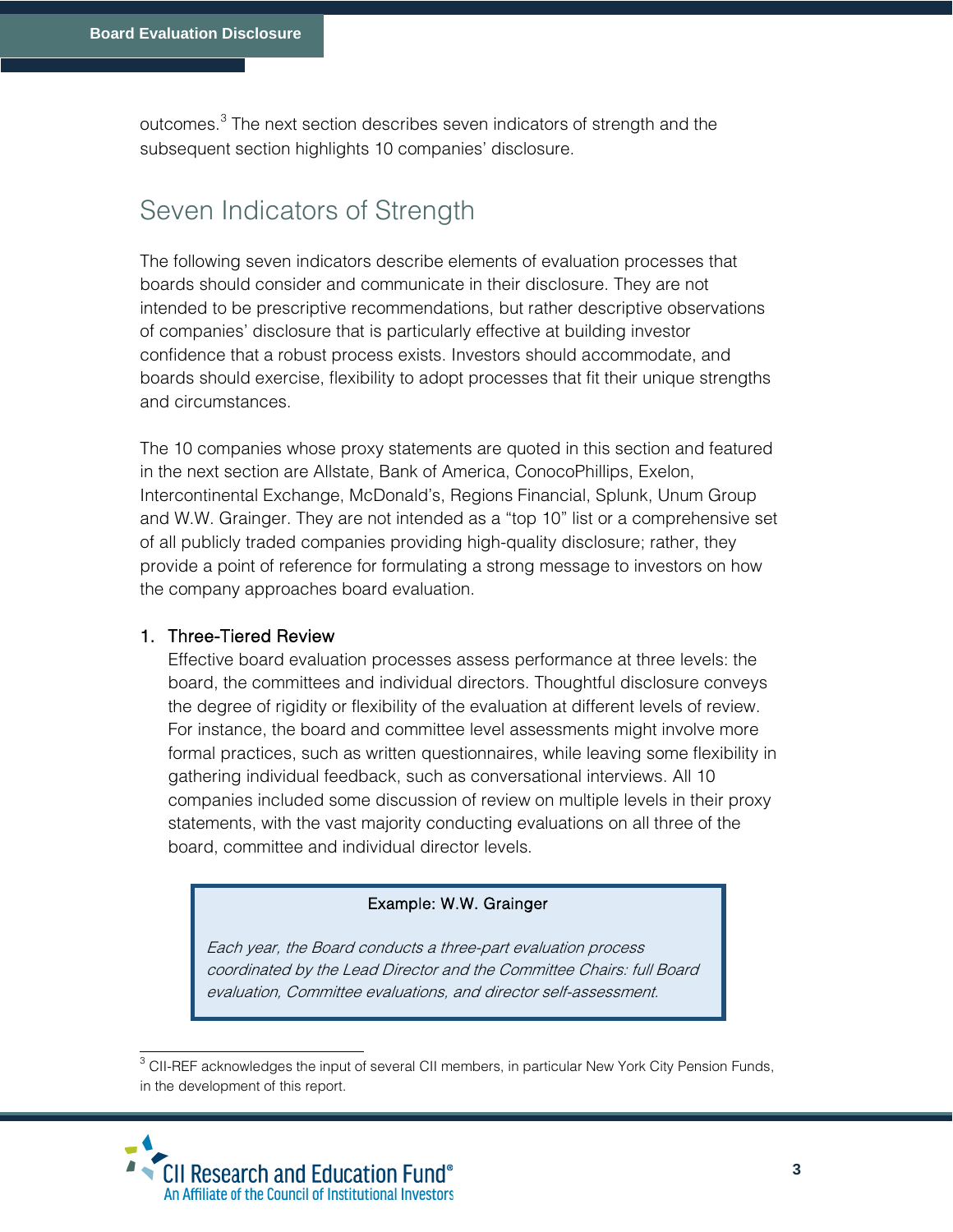#### Example: Allstate

Allstate's Board evaluation processes include multiple layers performed throughout the year at the board, committee and individual director levels…They include discussions after every meeting, an annual Board assessment and individual director evaluations.

#### 2. Consideration of Peer Review

Effective disclosure indicates that the board at least considered whether to augment its process for evaluating individual directors with the ability to anonymously peer review fellow directors. Individual director assessments and, if deemed appropriate for a given company, peer reviews can help ensure that each individual director is accountable to shareholders and enhances the board's desired qualifications and composition. Some companies ultimately decide not to incorporate peer reviews in their processes while others see them as a key fixture of their approach or adopt them over time after strengthening their evaluation processes.

#### Example: Exelon

The process for individual director performance assessments was recently strengthened to include peer and senior management input on the contributions and performance of…the independent directors.

#### 3. Appropriate Timing and Format

Most companies conduct a formal evaluation annually, and some employ an additional process to solicit feedback from directors throughout the year, such as informal, periodic conversations between individual directors and the board's leadership. The format of evaluations, through both formal and informal mechanisms, is also a key consideration. To avoid falling into a perfunctory process, boards should actively consider how to improve their evaluation timing and format from year to year. Disclosure should communicate how the board sets the timing of evaluations and balances the use of written questionnaires, oral interviews, group discussions and other methods to most effectively gather feedback.

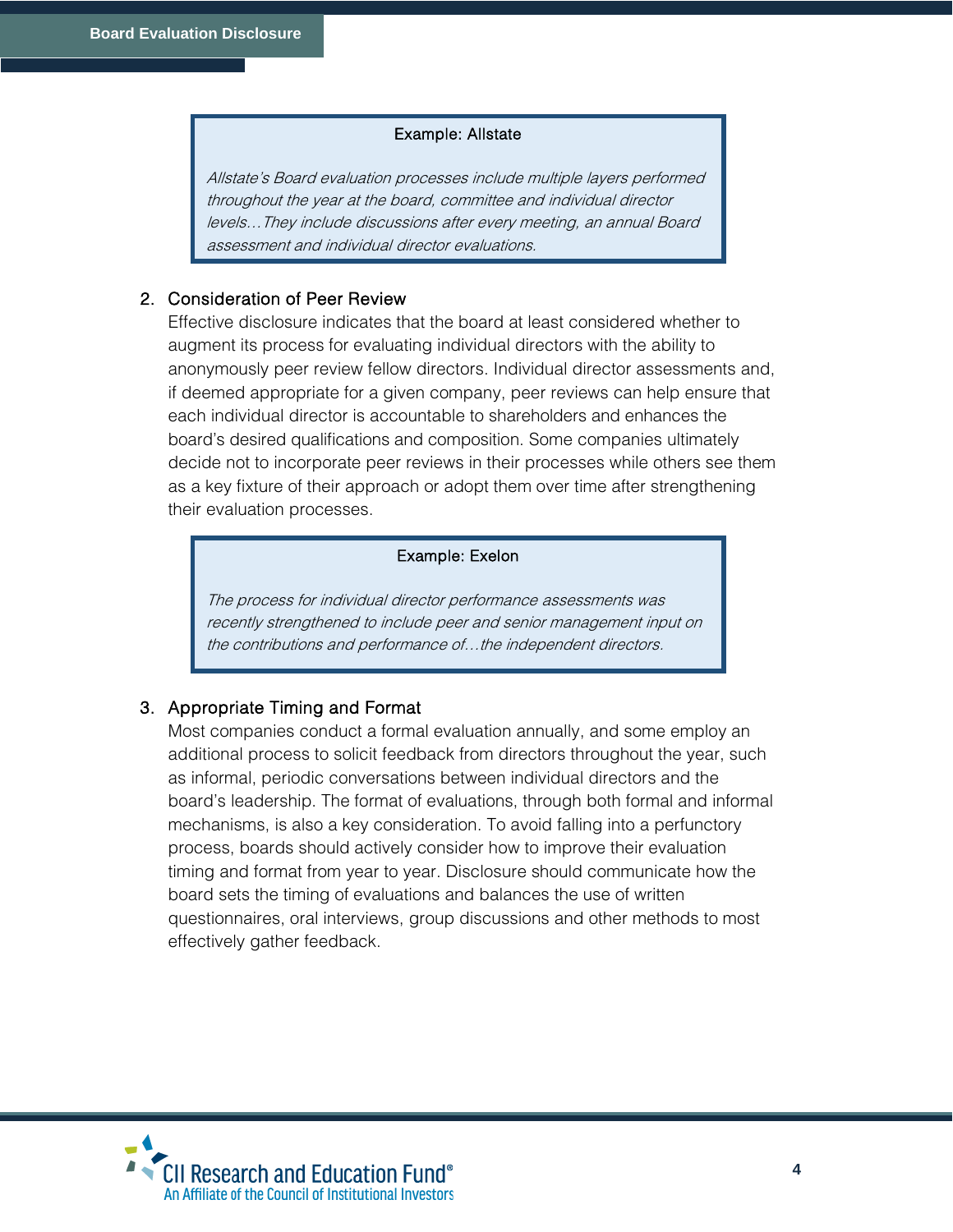#### Example: Bank of America

In addition to the formal annual Board and committee evaluation process, our Lead Independent Director speaks with each Board member at least quarterly, and receives input regarding Board and committee practices and management oversight…

The formal self-evaluation may be in the form of written or oral questionnaires, administered by Board members, management, or third parties. Each year, our Corporate Governance Committee discusses and considers the appropriate approach, and approves the form of the evaluation.

#### 4. Evidence of Follow-Through

Effective disclosure lists examples of specific actions taken and changes made internally in direct response to previous evaluations. The more specific actions taken, without revealing confidential or proprietary information, the more confidence investors have that feedback from evaluations translates into concrete action. Especially strong disclosure draws connections between changes implemented as a result of evaluations and the company's overall strategic objectives. Boards should also disclose whether there is a role for shareholder engagement in assessing board effectiveness and enhancing procedures in the evaluation process.

#### Example: Regions Financial

As a direct result of the 2017 evaluations, the Board: created a board refreshment and recruitment plan to ensure the Board has the necessary skills to support the Company's strategy; instructed management to enhance Board and Committee materials…; began scheduling regular joint meetings of the Board's Risk Committee and Audit Committee…; and suggested enhancements to the Director orientation and ongoing education program.

#### 5. Linkage to Succession Planning

Investors use board evaluation disclosure to help inform their voting decisions in director elections. Effective disclosure indicates ongoing attention to board composition and expresses a willingness to change if the process reveals that new skills or insights are necessary. The evaluation process should allow for difficult, candid conversations to take place, as occasion may require, at any of the individual, committee or board levels. For instance, the evaluation process

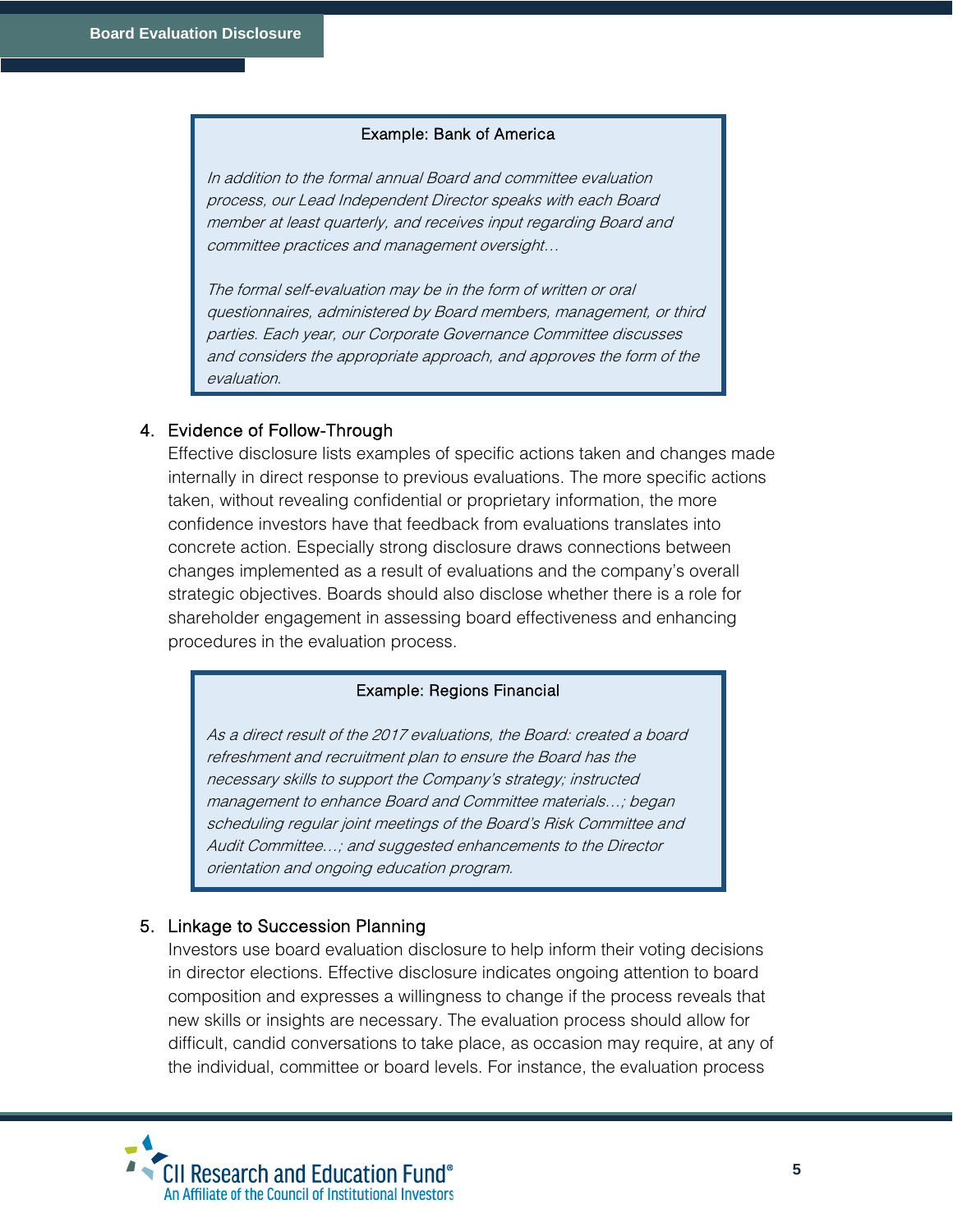may prompt the decision not to re-nominate an incumbent director. In these cases, robust disclosure communicates why the board decided that a director should retire and what skills the board seeks in a new nominee.

#### Example: Splunk

The process has also informed Board and Committee composition, which includes evolution of the director skills and experience qualifications criteria to meet the current and anticipated needs of the business.

#### Example: Intercontinental Exchange

Our board is committed to effective board succession planning and refreshment, including having honest and difficult conversations with individual directors as may be deemed necessary… [I]n the past, directors have decided (for personal or professional reasons) or have been asked (for reasons related to their ongoing contributions to the Board and Company) not to stand for re-election at the next annual meeting of stockholders.

#### 6. Strong Independent Director Leadership

Evaluation processes benefit when the independent chairman or lead independent director plays a prominent role. Many companies' disclosure explains how the lead independent director (or equivalent) filters information and insights across multiple levels and facilitates one-on-one discussions with individual directors. Independent director leadership particularly strengthens committee evaluation and function since board committees generally have majority-independent directors. The chair and members of the nominating and corporate governance committee also play a role in structuring the evaluation process and connecting it to director nominating decisions.

#### Example: Unum Group

The Governance Committee establishes and oversees the evaluation process…This past year, the evaluation process was conducted in two phases. The first phase focused on the performance of each committee and the Board as a whole. The second phase focused on the evaluation of each director's performance, and was led by the Chairman of the Board in advance and in anticipation of the director nomination process.

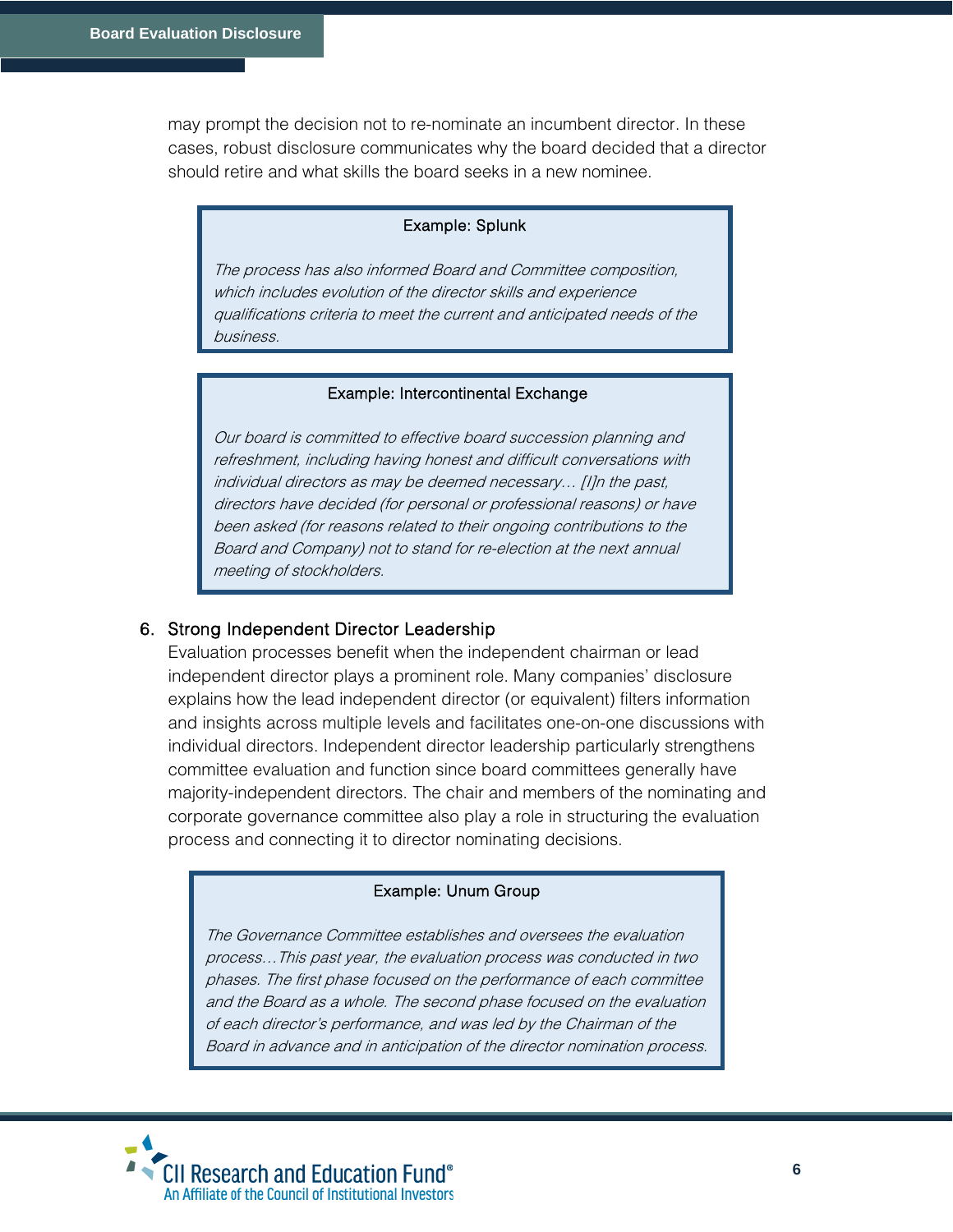#### 7. Prudent Use of Third Parties and Technology

Disclosure should indicate whether the board considered the costs and benefits of leveraging independent third parties or technology platforms to enhance the evaluation process. These supplemental methods may not work well for every company in every year. For instance, companies with smaller boards or those in industries requiring highly technical expertise may not find an external third party useful. Boards of course should also remain mindful of the discoverability of records related to the evaluation in litigation. Many boards, however, do find that employing these methods helps keep director responses anonymous and feedback candid.

#### Example: ConocoPhillips

The Committee on Directors' Affairs periodically retains an independent third party to manage the evaluation process to ensure it remains as thorough and transparent as possible.

#### Example: McDonald's

To protect anonymity and the integrity of the Board and peer evaluation process, an independent third party compiles responses to these evaluations into a report for the Chair of the Governance Committee.

## 10 Examples of Effective Disclosure

The following pages feature the board evaluation section of each company's 2018 proxy statement.<sup>[4](#page-6-0)</sup> These examples show various approaches to addressing some or all of the indicators of strength. While these selections are not intended as a "top 10 list," they effectively communicate to investors how the boards evaluate themselves, what processes their approach entails and what actionable outcomes arise from their evaluations for continued improvement.

<span id="page-6-0"></span><sup>&</sup>lt;sup>4</sup> Full proxy statements are available through SEC EDGAR: **The Allstate Corporation** (March 28, 2018), [Bank of America Corporation](https://www.sec.gov/Archives/edgar/data/70858/000119312518078695/d501004ddef14a.htm) (March 12, 2018), [ConocoPhillips](https://www.sec.gov/Archives/edgar/data/1163165/000120677418001045/conoco3364391-def14a.htm) (April 2, 2018)[, Exelon Corporation](https://www.sec.gov/Archives/edgar/data/1109357/000120677418000893/exelon3284421-def14a.htm) (March 21, 2018), [Intercontinental Exchange, Inc.](https://www.sec.gov/Archives/edgar/data/1571949/000119312518100657/d445856ddef14a.htm) (March 29, 2018)[, McDonald's Corporation](https://www.sec.gov/Archives/edgar/data/63908/000120677418001176/mcd3291681-def14a.htm) (April 12, 2018), [Regions Financial Corporation](https://www.sec.gov/Archives/edgar/data/1281761/000128176118000022/a2018regionsfinancialcorpo.htm) (March 9, 2018), [Splunk Inc.](https://www.sec.gov/Archives/edgar/data/1353283/000120677418001389/splk3251731-def14a.htm) (April 26, 2018) , [Unum Group](https://www.sec.gov/Archives/edgar/data/5513/000000551318000042/def14a2018proxy.htm) (April 12, 2018) an[d W.W. Grainger, Inc.](https://www.sec.gov/Archives/edgar/data/277135/000104746918001653/a2234554zdef14a.htm) (March 15, 2018).

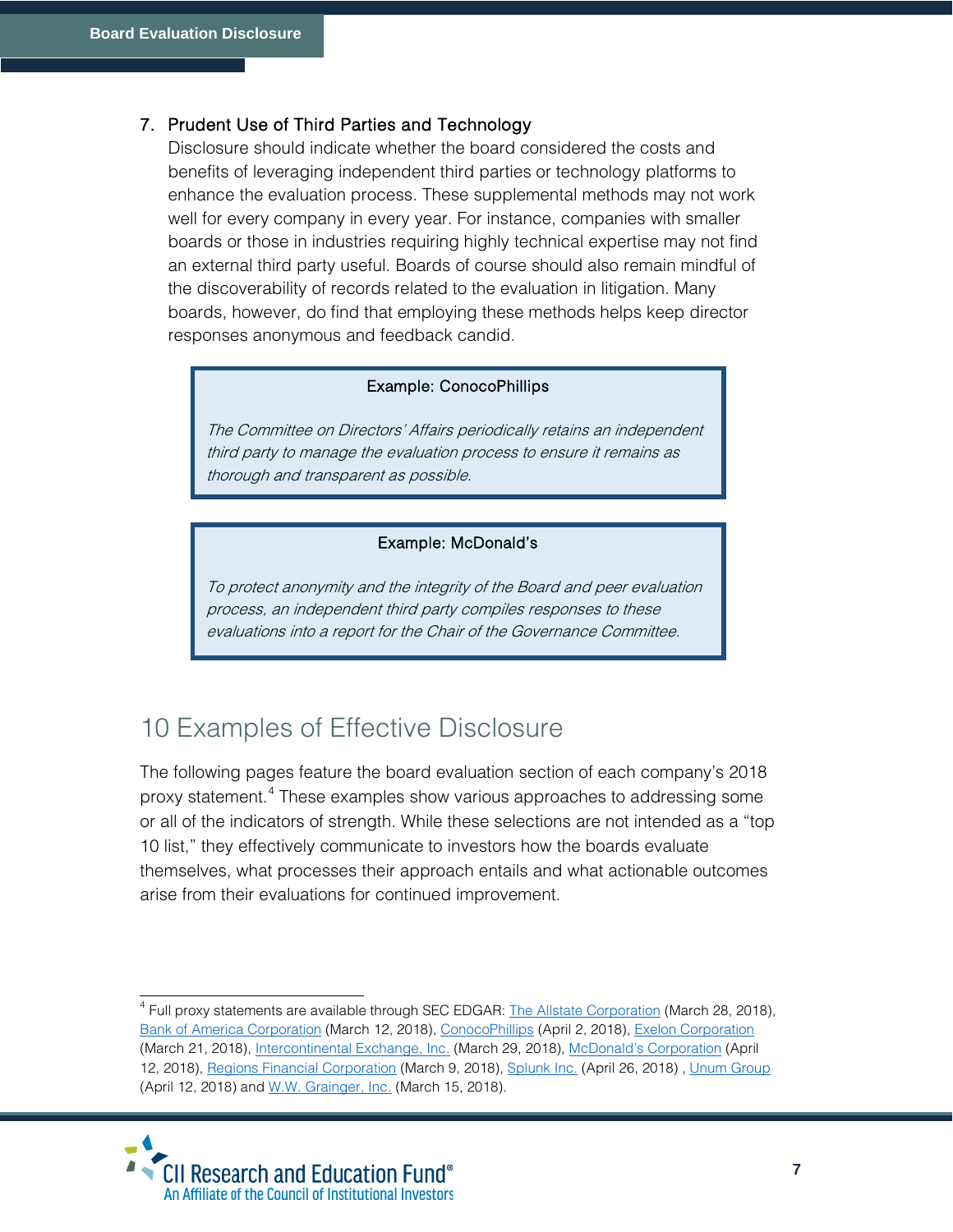

#### EVALUATION PROCESS

Allstate's Board evaluation processes include multiple layers performed throughout the year. They ensure that the Board's governance and oversight responsibilities are updated to reflect best practice and are well executed. They include discussions after every meeting, an annual Board assessment and individual director evaluations.

#### Steps to Achieve Board Effectiveness

|                             | <b>Process</b>                                                             | <b>Performed By</b>                       | <b>Description</b>                                                                                                                                                                                                                                                                        |                                                                                                                                                                                                                                                                                                                            |
|-----------------------------|----------------------------------------------------------------------------|-------------------------------------------|-------------------------------------------------------------------------------------------------------------------------------------------------------------------------------------------------------------------------------------------------------------------------------------------|----------------------------------------------------------------------------------------------------------------------------------------------------------------------------------------------------------------------------------------------------------------------------------------------------------------------------|
| <b>Board and Committees</b> | <b>Evaluation at</b><br>every in-person Directors<br>meeting               | Independent                               | Measures effectiveness of Board and<br>committee oversight<br>Ensures objectives were satisfied, all agenda<br>items sufficiently considered and information<br>presented was sufficient, complete,<br>understandable and organized<br>Identifies issues that need additional dialogue    | <b>OUTCOME</b><br>Based on the<br>Board's new<br>evaluation process,<br>enhancements<br>were made to<br><b>Board meeting</b><br>schedules, agendas<br>and materials.                                                                                                                                                       |
|                             | <b>Biennial</b><br>review of<br>responsibilities<br>and time<br>allocation | Board and<br>Committees                   | Ensures all necessary agenda items were<br>$\bullet$<br>considered to fulfill Board and committee<br>responsibilities<br>Adjustments made to future agendas<br>and timelines                                                                                                              |                                                                                                                                                                                                                                                                                                                            |
|                             | <b>Annual</b><br>evaluation<br><b>NEW</b>                                  | Board                                     | Ensures Boards and committees are<br>$\bullet$<br>functioning effectively<br>Results reviewed by nominating and<br>$\bullet$<br>governance committee and summarized for full<br>Board; recommendations for improvement are<br>reviewed and plans initiated                                |                                                                                                                                                                                                                                                                                                                            |
| Individual Directors        | <b>Annual</b><br>evaluation                                                | Lead Director,<br>NGC Chair,<br>and Chair | Review contributions and performance in<br>light of Allstate's business and strategies and<br>confirm continued independence<br>Feedback provided to each director by the<br>Lead Director, Nominating and Governance<br>Chair, or Board Chair                                            | <b>OUTCOME</b><br><b>Results of</b><br>evaluations are<br>used by the<br>nominating and<br>governance<br>committee in<br>connection with the<br>annual nomination<br>process; additional<br>interactions with<br>senior management<br>are being added to<br>support directors<br>on key business and<br>strategic matters. |
|                             | <b>Biennial</b><br>evaluation                                              | Lead Director,<br>NGC Chair,<br>and Chair | Discuss each director's future plans for<br>$\bullet$<br>continued Board service<br>Determine whether overall skills align with<br>business strategy                                                                                                                                      |                                                                                                                                                                                                                                                                                                                            |
|                             | <b>Change in</b><br>circumstances                                          | <b>Board</b>                              | Determine appropriateness of director's<br>$\bullet$<br>continued membership on the Board after a<br>change in primary employment<br>Review potential conflicts and whether<br>$\bullet$<br>change impacts director's ability to devote the<br>necessary time and effort to Board service |                                                                                                                                                                                                                                                                                                                            |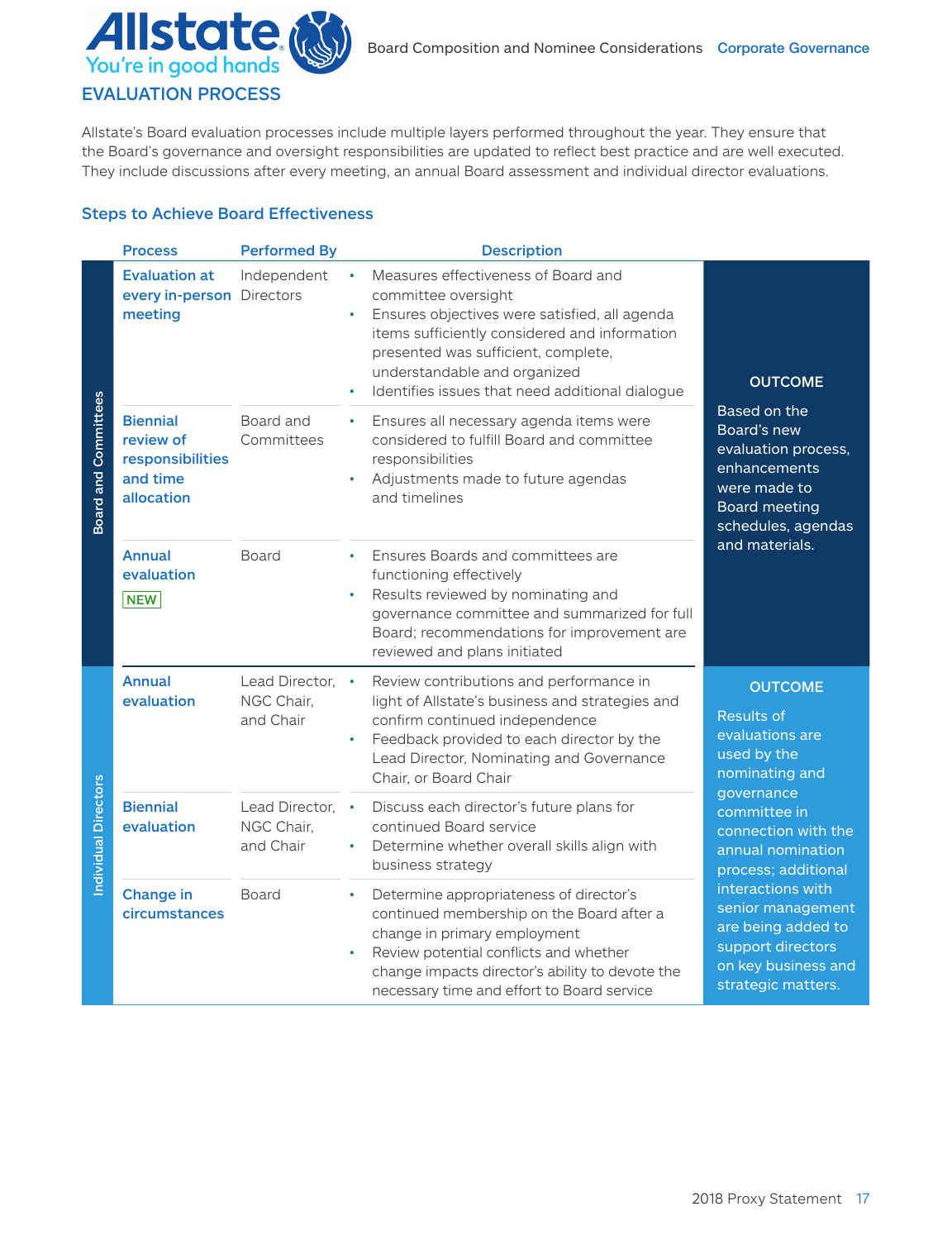

Board Evaluation<br>Our Board and our Board's Audit, Compensation and Benefits, Corporate Governance, and Enterprise Risk Committees thoroughly evaluate their own effectiveness throughout the year. The evaluation is a multi-faceted process that includes quarterly one-on-one discussions with our Lead Independent Director, individual director input on Board and Committee meeting topical agenda subjects, executive sessions without management present, periodic input to our CEO and senior management on topical agendas and enhancements to Board and committee effectiveness, and an annual formal self-evaluation developed and administered by the Corporate Governance Committee.

#### Determine Format

The formal self-evaluation may be in the form of written or oral questionnaires, administered by Board members, management, or third parties. Each year, our Corporate Governance Committee discusses and considers the appropriate approach, and approves the form of the evaluation.

Conduct Evaluation

Members of our Board and each of our Board's Audit, Compensation and Benefits, Corporate Governance, and Enterprise Risk Committees participate in the formal evaluation process, responding to questions designed to elicit information to be used in improving Board and committee effectiveness.

#### Review Feedback in Executive Sessions

Director feedback solicited from the formal self-evaluation process is discussed during Board and committee executive sessions and, where appropriate, addressed with management.

#### Respond to Director Input

In response to feedback from the multi-faceted evaluation process, our Board and committees work with management to take concrete steps to improve policies, processes, and procedures to further Board and committee effectiveness.

#### One-on-One Discussions with the Lead Independent Director

In addition to the formal annual Board and committee evaluation process, our Lead Independent Director speaks with each Board member at least quarterly, and receives input regarding Board and committee practices and management oversight. Throughout the year, committee members also have the opportunity to provide input directly to committee chairs or to management.

#### Formal Self-Evaluation

Information from research commissioned by the Board on the characteristics of highly effective and efficient boards identified five key areas where the research suggested high functioning boards and committees excelled. Our Corporate Governance Committee developed the formal 2017 self-evaluation to solicit director feedback on the five key areas identified to the right. For the 2017 formal self-evaluation, our Corporate Governance Committee also solicited director views on actions taken in response to the prior year's evaluation results, and sought additional input on the Board's director succession planning process. In addition, our Corporate Governance Committee considered industry trends, practices of our peers, feedback from stockholders, and regulatory developments.

#### Characteristics of Highly Effective Boards

- Board and Committee Composition
- Board Culture
- Board and Committee Focus
- Board Process
- Information and Resources

#### Enhancements Made in Response to Formal Board Self-Evaluations

Board and Committee Composition; Board Culture. Our Board identifies through its self-evaluation process attributes of potential director candidates and how such attributes and qualifications would be additive to our overall Board and committee composition and Board culture in light of our company's current strategy.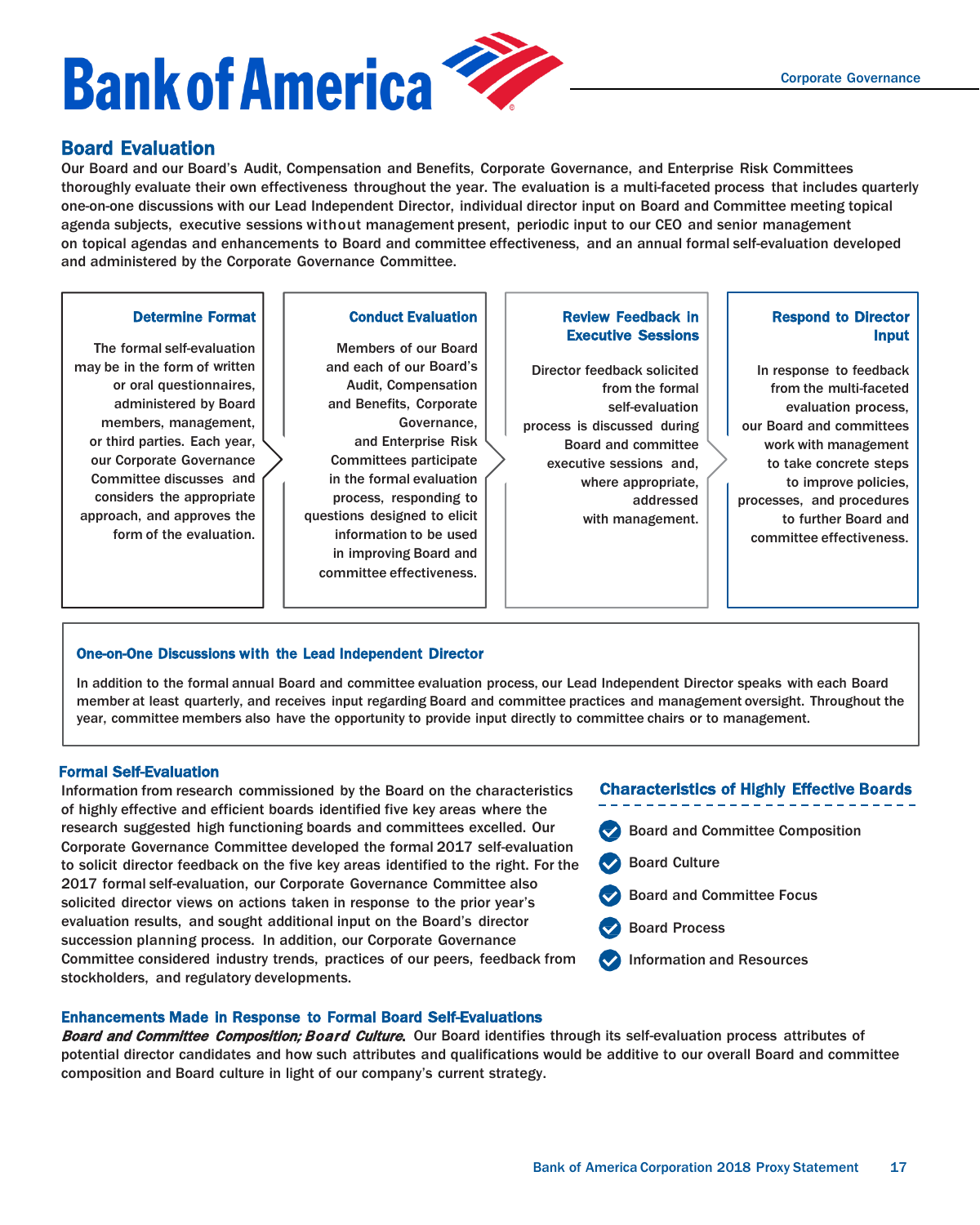Board and Committee Focus; Board Process. All directors participate in the agenda setting and the strategic planning process through active and regular feedback in executive sessions and to the Lead Independent Director and management. Materials for each Board and committee meeting include the proposed agenda topics for the remainder of the year; these topics are updated over time to reflect director and stockholder input and care is taken to develop Board and committee agendas that are sufficiently flexible to promptly address time-sensitive matters as they arise.

Information and Resources. Our Board requires clear and comprehensive information critical for its effective oversight. In response to director self-evaluations, management considers and implements enhancements to further improve the reporting and materials provided to directors. Significant effort has been devoted to clear, timely, and regular communication between directors and management:

- Lead Independent Director. Our Lead Independent Director regularly speaks with other directors, our CEO and management members, and our primary regulators. See "Robust and Well-defined Lead Independent Director Duties" on page 15.
- Chairman and CEO Memos. Our Board receives a memo from our Chairman and CEO in advance of every Board meeting with updates on the upcoming meeting, background information on the discussion topics, and information on other relevant developments.
- Committee Chairs and Other Directors. Our committee chairs regularly communicate with management to discuss the development of meeting agendas and presentations. The Chair of our Audit Committee communicates regularly with the Corporate General Auditor, Chief Financial Officer, and Chief Accounting Officer; the Chair of the Enterprise Risk Committee communicates regularly with our Chief Risk Officer, Chief Administrative Officer, and Chief Operations and Technology Officer; the Chair of our Corporate Governance Committee communicates regularly with our Chief Administrative Officer, Vice Chairman (chair of our management ESG committee), Global Human Resources Executive, and Corporate Secretary; and the Chair of the Compensation and Benefits Committee communicates regularly with our Global Human Resources Executive.
- Strategic Planning and Agenda Topic Development. Each Board member regularly meets with our Global Strategy Executive, both in-person and by phone, to provide input regarding our company's strategic planning and review process, as well as related agenda topics of interest. Agenda items added in response to the directors' input are reflected in the "Topical Agendas" for the year and included in the Board's meeting materials for each meeting.
- Other Communications to the Board, Committees, Committee Chairs, and Other Directors. In between Board and committee meetings, directors receive prompt updates from management on developing matters.
- Reference Materials. Directors also regularly receive quarterly strategy updates, securities analysts' reports, investor communications, company publications, regulator publications, law firm memoranda, news articles and video clips, and other reference materials.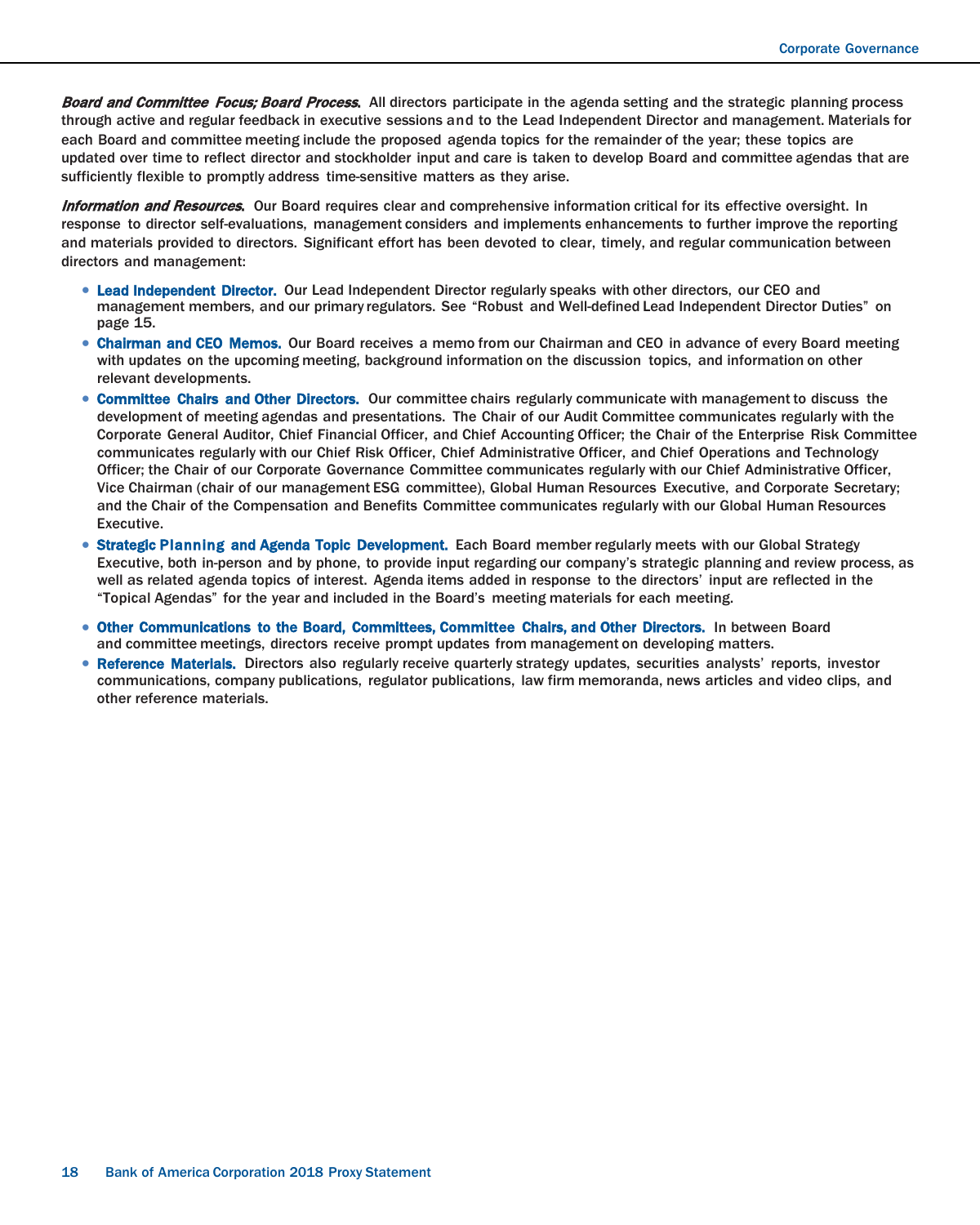

## Board and Committee Evaluations

Each year, the Board performs a rigorous full Board evaluation, and each director performs a self-evaluation and evaluations of each peer. Generally, the evaluation process described below is managed by the Corporate Secretary's office with oversight by the Committee on Directors' Affairs. However, the Committee on Directors' Affairs periodically retains an independent third party to manage the evaluation process to ensure it remains as thorough and transparent as possible.

#### **1. Evaluation questionnaires**

- > formal opportunity for directors to identify potential improvements
- > solicit candid input from each director regarding the performance and effectiveness of the Board, its committees, and individual directors

#### **2. Individual interviews**

> independent Lead Director has an in-depth conversation with each member of the Board

#### **3. Review of feedback**

- > independent Lead Director reviews questionnaire and interview responses with Committee on Directors' Affairs
- > independent Lead Director reviews questionnaire and interview responses with full Board in executive session

- > as a result of this evaluation process, the Board has strengthened its structure and procedures in the following ways over the past few years:
	- improved efficiencies at meetings
	- more robust committee reports to the full Board
	- individual director coaching

#### **4. Use of feedback**

- > the Committee on Directors' Affairs develops recommendations
- the Committee on Directors' Affairs and the independent Lead Director identify areas for improvement of individual directors and of the Board as a whole
- the Committee on Directors' Affairs uses the results of individual director evaluations as a part of the **nomination process for the next annual meeting 1.1 Changes implemented**

In addition to participating in the full Board evaluation, members of each committee also complete a detailed questionnaire annually to evaluate how well the committee is operating and to suggest improvements. The committee Chairs all summarize the responses and review them with their respective committee members.

The Committee on Directors' Affairs reviews these evaluation processes annually and develops any changes it deems necessary.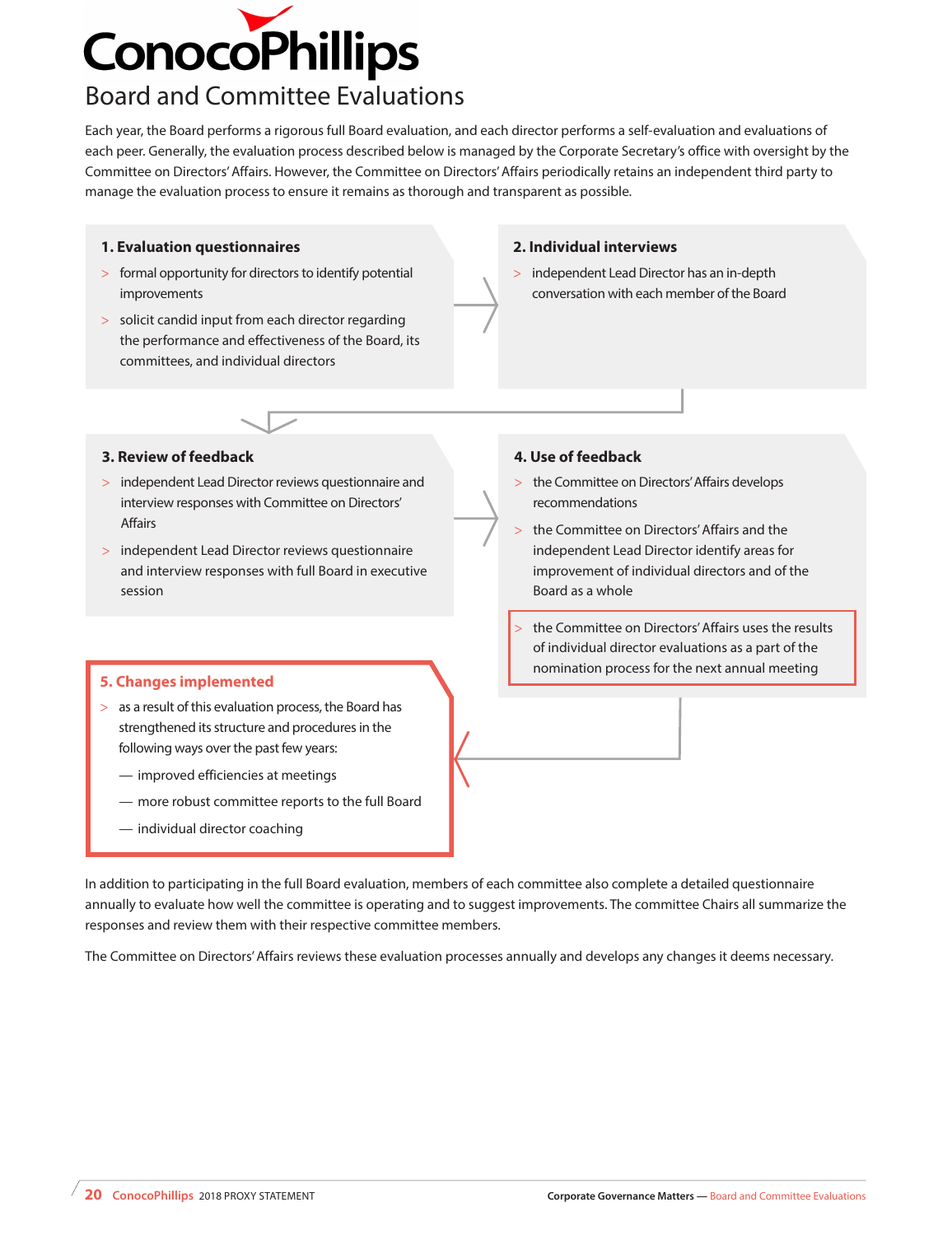## **Exelon** Board Processes and Policies

## Board, Committee, and Individual Director Evaluations

Exelon has strong evaluation processes for its Board, six Board Committees, and individual Directors.



The Board conducts an annual assessment of its performance and effectiveness. The process is coordinated by the Board Chair and the chair of the Corporate Governance Committee taking into account the recommendations of the Corporate Governance Committee on the process and criteria to be used for Board, Committee, and individual Director evaluations. All Directors are interviewed by the Board Chair or the chair of the Corporate Governance Committee to discuss the following topics, among others that may arise:

- overall Board performance and areas of focus including strategic and business issues, challenges, and opportunities;
- Board meeting logistics;
- CEO, senior management and Director succession planning;
- accountability to shareholder views;
- Board Committee structure and composition;
- Board culture;
- Board composition; and
- management performance, including quality of materials, provided to the Directors.

Interviews also seek practical input on what the Board should continue doing, start doing, and stop doing. Following such interviews, the Board Chair and Chair of the Corporate Governance Committee collaborate to prepare and provide a summary of the assessment input provided and discussed with the Board.

All six of the Board's Committees conduct annual assessments of their performance and take into consideration:

- the sufficiency of their charters;
- whether Committee members possess the right skills and experiences or whether additional education or training is required;
- whether there are sufficient meetings covering the right topics; and
- whether meeting materials are effective, among other matters.

A summary of all Committee assessment results is provided to the Corporate Governance Committee and Board for review and discussion.

Individual Directors are assessed regularly taking into consideration experience, tenure, qualifications, and core competencies as well as contributions and performance. The process for individual Director performance assessments was recently strengthened to include peer and senior management input on the contributions and performance of six of the current twelve independent Directors, with the remaining six Directors undergoing such assessment next year. The Board was divided into two groups taking into account tenure and other diversity considerations to effectively and thoughtfully execute such assessments. All Directors were interviewed to provide input on each of the six Directors and four members of senior management also provided input, based on their regular interactions with Board members. Interviews were conducted by the chair of the Corporate Governance Committee in 2018, as the Board Chair volunteered to undergo assessment in 2018. Topics covered in the interviews included:

- meeting preparedness;
- meaningful and constructive participation and contributions;
- respectful, effective and candid communication skills;
- demonstrated independence;
- Company and industry knowledge;
- strategic foresight; and
- openness to new learnings and training.

Interviews also sought practical input on what Directors should continue doing, start doing, and stop doing. After discussing with the Corporate Governance Committee, the Chair of the Corporate Governance Committee collaborates with the Board Chair and feedback is conveyed separately to the individual Directors assessed for developmental opportunities.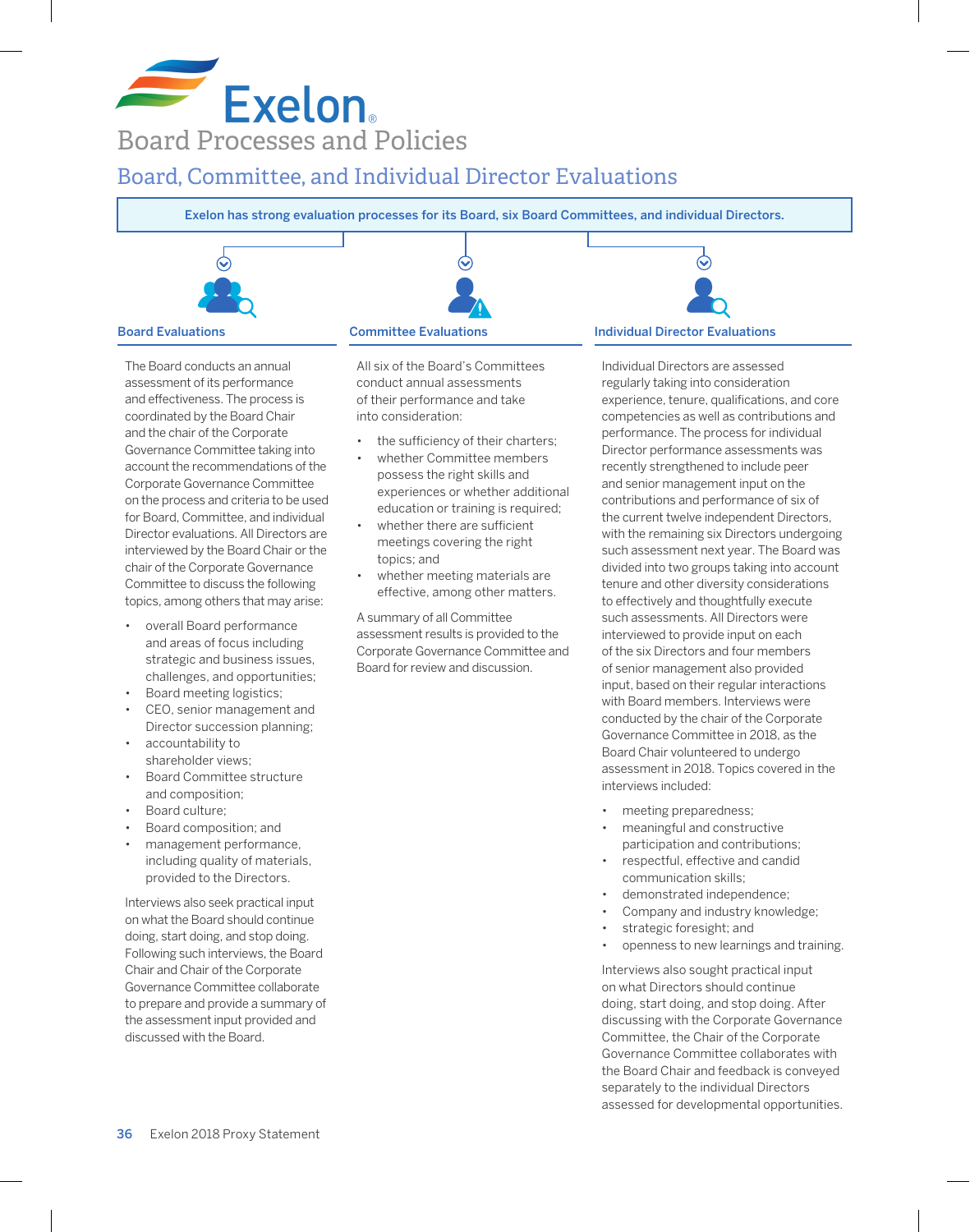# $IC<sub>P</sub>$

#### **Board Evaluations and Succession Planning**

Each year, the members of the Board of Directors and each Board committee conduct a confidential oral assessment of their performance with a member of our legal department. As part of the evaluation process, the Board reviews its overall composition, including director tenure, board leadership structure, diversity and individual skill sets, to ensure it serves the best interests of stockholders and positions the company for future success. The results of the oral assessments are then summarized and communicated back to the appropriate committee chairpersons and our lead independent director. After the evaluations, the Board and management work to improve upon any issues or focus points disclosed during the evaluation process. We believe that conducting these evaluations through a discussion with our Board members leads to more meaningful results that are more likely to result in changes when compared to conducting evaluations through a written process or completion of a questionnaire. As part of the evaluation process, each committee reviews its charter annually.

Our Board is committed to effective board succession planning and refreshment, including having honest and difficult conversations with individual directors as may be deemed necessary. We may have these conversations in connection with ongoing Board self-evaluations, Board refreshment processes, and Nominating & Corporate Governance Committee and Board consideration of the annual slate of Board nominees. As a result of these different processes in the past, directors have decided (for personal or professional reasons) or have been asked (for reasons related to their ongoing contributions to the Board and Company) not to stand for re-election at the next annual meeting of stockholders. It is expected that such refreshment practices will continue in the future.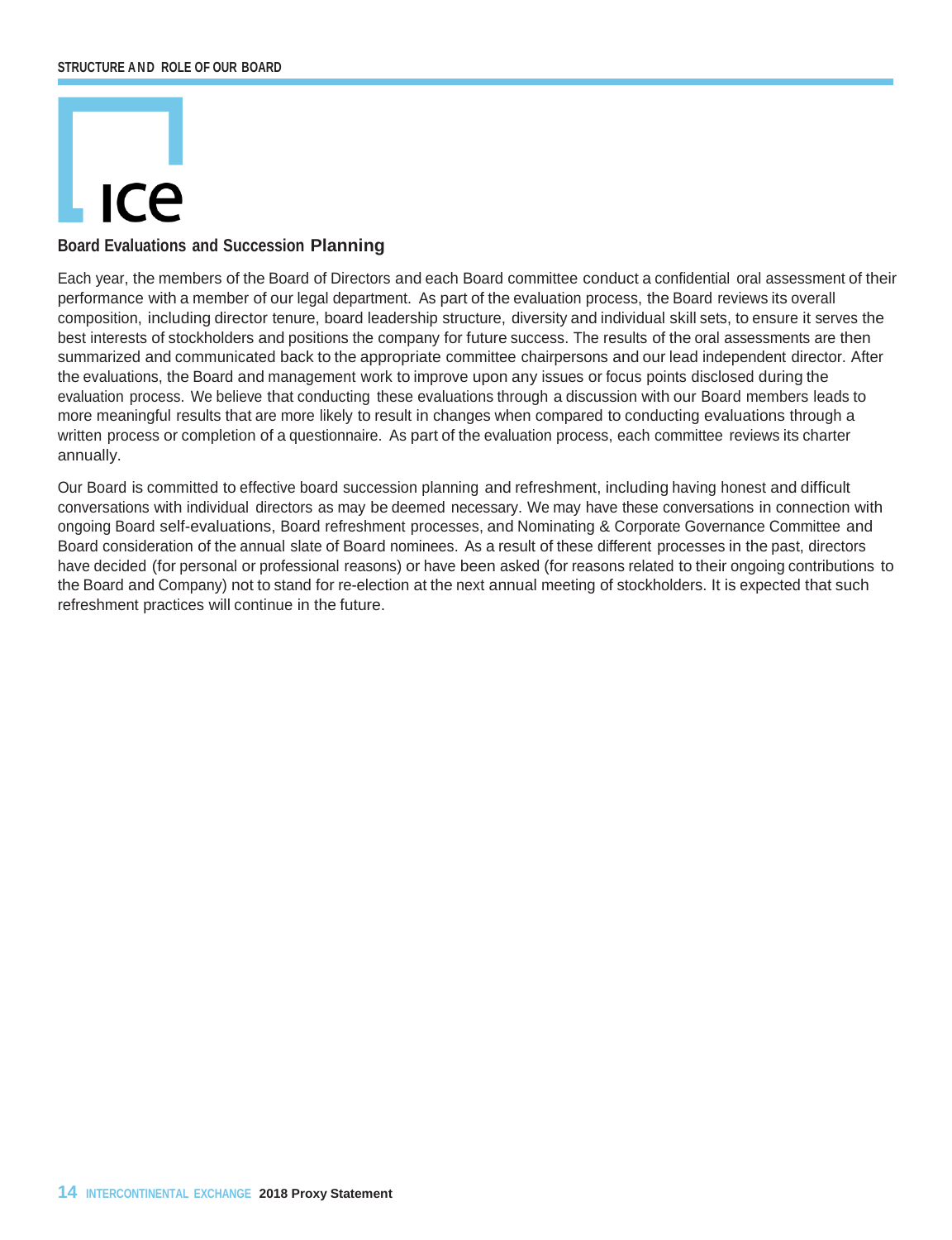

## BOARD AND COMMITTEE EVALUATIONS

Our Board is committed to regular evaluations of itself, its Committees and Directors to measure on going effectiveness and succession planning. Each year, Directors are asked to complete a written evaluation of the Board, their peers and the Committees on which they serve. The following describes the process by which our Board currently carries out its evaluations:

|                                                              | Directors complete Board, peer and Committee evaluations and send Board and peer<br>evaluations directly to an independent third party. Committee evaluations are sent to<br>the respective Committee Chair.                                                                                                                                       |  |  |  |  |  |
|--------------------------------------------------------------|----------------------------------------------------------------------------------------------------------------------------------------------------------------------------------------------------------------------------------------------------------------------------------------------------------------------------------------------------|--|--|--|--|--|
| <b>Annual Written</b>                                        | <b>Board evaluations consider:</b><br>• General board practices, including fostering a culture that promotes<br>candid discussion<br>Input for improvement<br>$\bullet$<br>Suggestions for new skills and experiences for potential future candidates<br>$\bullet$                                                                                 |  |  |  |  |  |
| <b>Evaluations</b>                                           | Peer evaluations consider a Director's:<br>Contributions to Board discussions and decisions throughout the year<br>Sharing of knowledge and expertise with Board and senior management<br>$\bullet$<br>Staying informed on matters that impact the Company<br>$\bullet$<br>Acting independently and in best interests of shareholders<br>$\bullet$ |  |  |  |  |  |
|                                                              | Committee evaluations consider:<br>Members' balance of skills and experiences to promote active participation<br>Adequacy of information received, including access to non-management resources<br>$\bullet$<br>Committee effectiveness<br>$\bullet$                                                                                               |  |  |  |  |  |
|                                                              |                                                                                                                                                                                                                                                                                                                                                    |  |  |  |  |  |
| Independent<br><b>Third Party</b><br><b>Generates Report</b> | To protect anonymity and the integrity of the Board and peer evaluation process, an<br>independent third party compiles responses to these evaluations into a report for the<br>Chair of the Governance Committee.                                                                                                                                 |  |  |  |  |  |
|                                                              |                                                                                                                                                                                                                                                                                                                                                    |  |  |  |  |  |
| <b>Discussion of</b>                                         | The Governance Committee and full Board discuss the Board and peer evaluation results.                                                                                                                                                                                                                                                             |  |  |  |  |  |
| <b>Results</b>                                               | Each of the Board's Committees, except the Executive Committee, discusses its respective<br>Committee evaluation and determines if any follow-up actions are appropriate.                                                                                                                                                                          |  |  |  |  |  |
|                                                              |                                                                                                                                                                                                                                                                                                                                                    |  |  |  |  |  |
| <b>Incorporation of</b>                                      | The Board and each of its Committees, except for the Executive Committee, develops<br>and executes plans to take actions based on the results, as appropriate.                                                                                                                                                                                     |  |  |  |  |  |
| <b>Feedback</b>                                              | The Chair of the Governance Committee follows up with Directors regarding their peer<br>evaluation results, as appropriate.                                                                                                                                                                                                                        |  |  |  |  |  |
|                                                              |                                                                                                                                                                                                                                                                                                                                                    |  |  |  |  |  |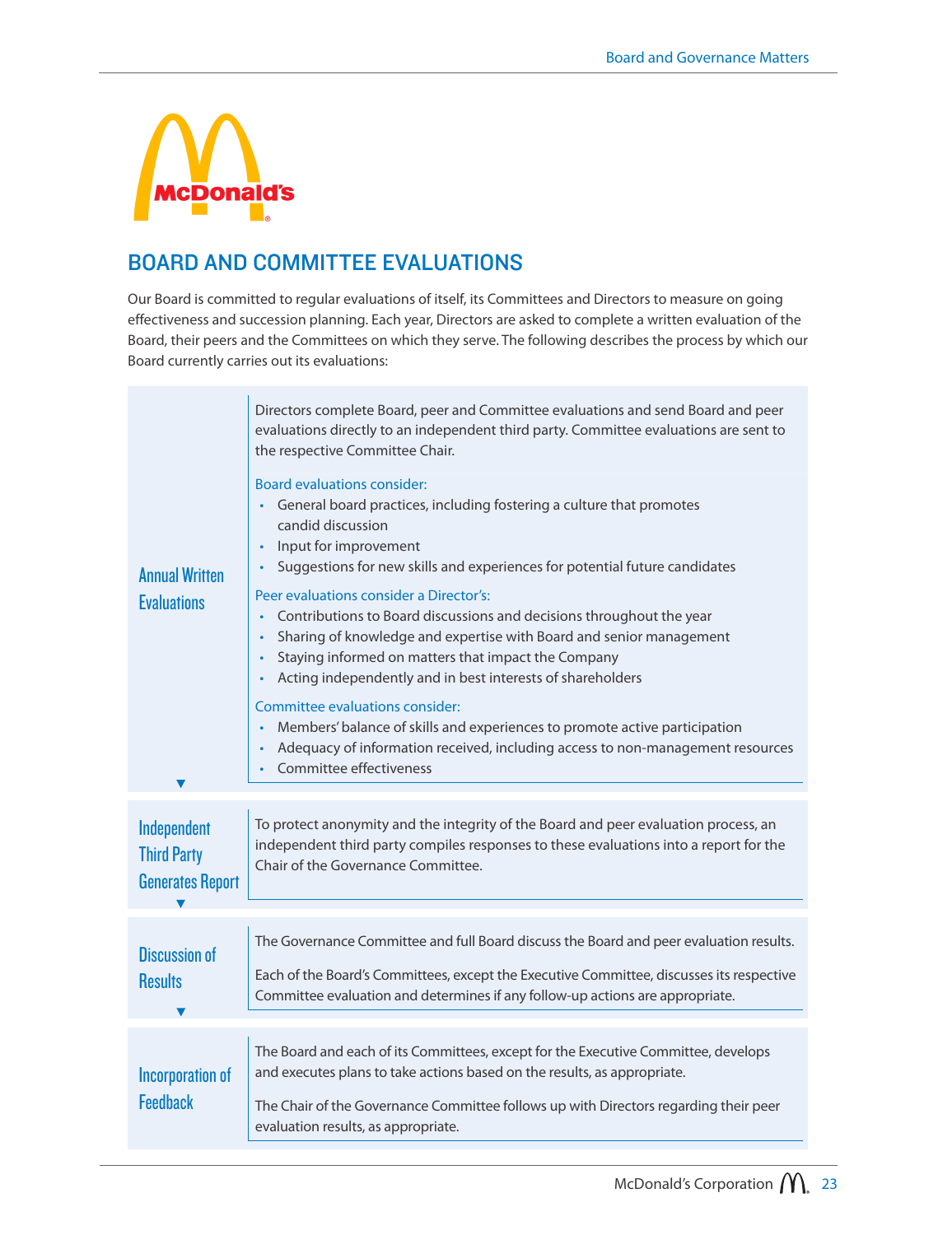

### **Board, Committee, and Individual Director Evaluation Program**

Each year the NCG Committee oversees the self-evaluation process for our Board, its Committees, and individual Directors. This self-evaluation is a necessary process in ensuring the Board and its Committees are best equipped to create superior economic value for the Company's stockholders.

At Regions, we agree that appropriate Board refreshment and Director succession planning, accompanied by meaningful annual Director evaluations, are the best means to ensure that the Board members are independent, engaged, and productive, and have the relevant experience and expertise to assist Regions as it executes on its strategy.

As a direct result of the 2017 evaluations, the Board:

- Created a Board refreshment and recruitment plan to ensure the Board has the necessary skills to support the Company's strategy.
- Instructed management to enhance Board and Committee meeting materials so as to better facilitate robust communication and discussion among the Directors and with management so that the meetings are more interactive and discussion-based rather than reportoriented.
- Began scheduling regular joint meetings of the Board's Risk Committee and Audit Committee to review and discuss overlapping reporting that was being made to each Committee separately.
- Suggested enhancements to the Director Orientation and Ongoing Education Program

Additionally, following feedback from stockholders regarding the annual self-evaluation, we have provided additional transparency into the process, as well as the resulting outcomes.

The following sets forth the Board's self-evaluation process:

 $\mathbf{I}$ 

|  | <b>One-on-One Discussions</b><br>Prior to the Board's and Committees' full evaluation, the Chair of the NCG Committee, who also serves as the Board's<br>Lead Independent Director, holds individual discussions with each Director to obtain their candid feedback on Board<br>operations and Directors' performance.                                                                                                                                                                                                                                                                                                                                                                                                                                                                                                                                                                                                                               |
|--|------------------------------------------------------------------------------------------------------------------------------------------------------------------------------------------------------------------------------------------------------------------------------------------------------------------------------------------------------------------------------------------------------------------------------------------------------------------------------------------------------------------------------------------------------------------------------------------------------------------------------------------------------------------------------------------------------------------------------------------------------------------------------------------------------------------------------------------------------------------------------------------------------------------------------------------------------|
|  | <b>Committee Discussions</b><br>Each Committee conducts its own self-evaluation on topics that are applicable only to the Committee. Committee self-<br>evaluations are facilitated by each Committee's Chair.                                                                                                                                                                                                                                                                                                                                                                                                                                                                                                                                                                                                                                                                                                                                       |
|  | <b>Reporting to the NCG Committee and full Board</b><br>Following the one-on-one discussions, the Chair of the NCG Committee provides a verbal summary, as needed and<br>appropriate, to the NCG Committee and full Board prior to its evaluation.                                                                                                                                                                                                                                                                                                                                                                                                                                                                                                                                                                                                                                                                                                   |
|  | <b>Group Discussions</b><br>The self-evaluation program assesses the Board's and Committees' performance in areas such as:<br>Board and Committee structure, composition, and efficiency;<br>Directors' ability to carry out key Board responsibilities;<br>Exchanges between the Board and management;<br>٠<br>Interactions with key stakeholders; and<br>$\bullet$<br>Assessing Board member performance and Committee-level assessment.<br>٠<br>Using these topics as a springboard for discussion, the Chair of the NCG Committee facilitates the self-evaluation<br>discussions, during which Directors bring their individual expertise and experience to bear on topics raised. The self-<br>evaluation pays particular attention to the Board's oversight of Regions' risk management framework, Board<br>refreshment, and the Board's ability to take actions and make decisions efficiently and independently from Regions'<br>management. |
|  | <b>Focus on Outcomes</b><br>In 2017, the NCG Committee enhanced the self-evaluation program by placing additional emphasis on outcomes.<br>Following the completion of the self-evaluation process, the Chair of the NCG Committee has the opportunity to meet<br>with the General Counsel and Chief Governance Officer to discuss follow-up items. The NCG Committee and its Chair<br>track follow-up actions, as applicable.                                                                                                                                                                                                                                                                                                                                                                                                                                                                                                                       |
|  | <b>Incorporate Action Items</b><br>As appropriate, the follow-up action items are implemented.                                                                                                                                                                                                                                                                                                                                                                                                                                                                                                                                                                                                                                                                                                                                                                                                                                                       |
|  | <b>Continually Enhanced Self-Evaluations</b><br>Any feedback on the self-evaluation process is incorporated into the following year's evaluation.                                                                                                                                                                                                                                                                                                                                                                                                                                                                                                                                                                                                                                                                                                                                                                                                    |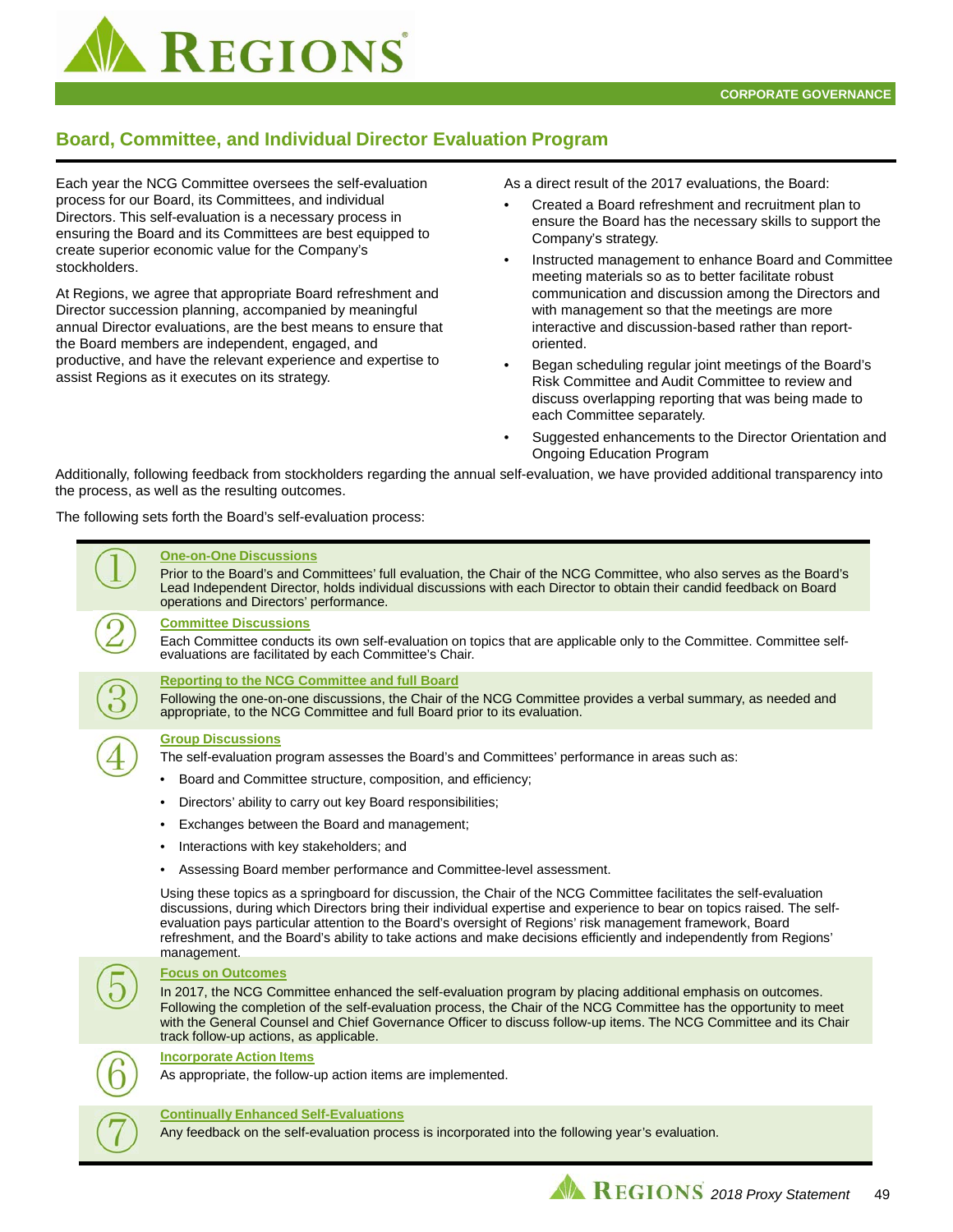## splunk>

## BOARD EVALUATIONS, EFFECTIVENESS AND EDUCATION

It is important that the Board and its committees perform effectively and act in the best interests of the Company and its stockholders. Each year, the Nominating and Corporate Governance Committee oversees the Board and committee evaluation process. The Nominating and Corporate Governance Committee considers the format and framework for the process.

The evaluation process generally takes one of two forms: an internal assessment led by the Lead Independent Director or an assessment using the services of an independent third-party consultant. In either instance, the purpose of the evaluation is to focus on areas in which the Board or the committees believe contributions can be made going forward to increase the effectiveness of the Board or the committees.

- An internal assessment begins with the Nominating and Corporate Governance Committee initiating the annual board evaluation process and setting a timeline. A written questionnaire covering Board, committee, self and peer performance is completed by each director. The Lead Independent Director then interviews each director to obtain his or her assessment of the effectiveness of the Board and committees, as well as director performance and Board dynamics, summarizes these individual assessments for discussion with the Board and committees, and then leads a discussion with the Nominating and Corporate Governance Committee and the Board. The Board then takes such further action as it deems appropriate.
- For fiscal 2018, the Nominating and Corporate Governance Committee used a third-party consultant, experienced in corporate governance matters, to assist with the Board and committee evaluation process. Directors were interviewed by the independent third party and gave specific feedback on individual directors, committees and the Board in general. Directors responded to questions designed to elicit information

to be used in improving Board and committee effectiveness. The independent third party synthesized the results and comments received during such interviews. At subsequent meetings, the Lead Independent Director, in conjunction with the independent third-party consultant, presented the findings to the Nominating and Corporate Governance Committee and the Board, followed by review and discussion by the full Board.

Over the past few years, the evaluation process has led to a broader scope of topics covered in Board meetings and improvements in Board process. These improvements include changes relating to the preparation and distribution of Board materials, adjustments to the timing and location of Board and committee meetings, as well as the creation of the annual strategy deep-dive. The process has also informed Board and committee composition, which includes evolution of the director skills and experience qualifications criteria to meet the current and anticipated needs of the business.

The Company encourages directors to participate in continuing education programs focused on the Company's business and industry, committee roles and responsibilities and legal and ethical responsibilities of directors, and the Company reimburses directors for their expenses associated with this participation. We provide membership in the National Association of Corporate Directors to all Board members. We also encourage our directors to attend Splunk events such as our annual users' conference and take virtual Splunk education classes. Continuing director education is also provided during Board meetings and other Board discussions as part of the formal meetings and may include internally developed materials and presentations as well as programs presented by third parties.

24 **splunk**> 2018 Proxy Statement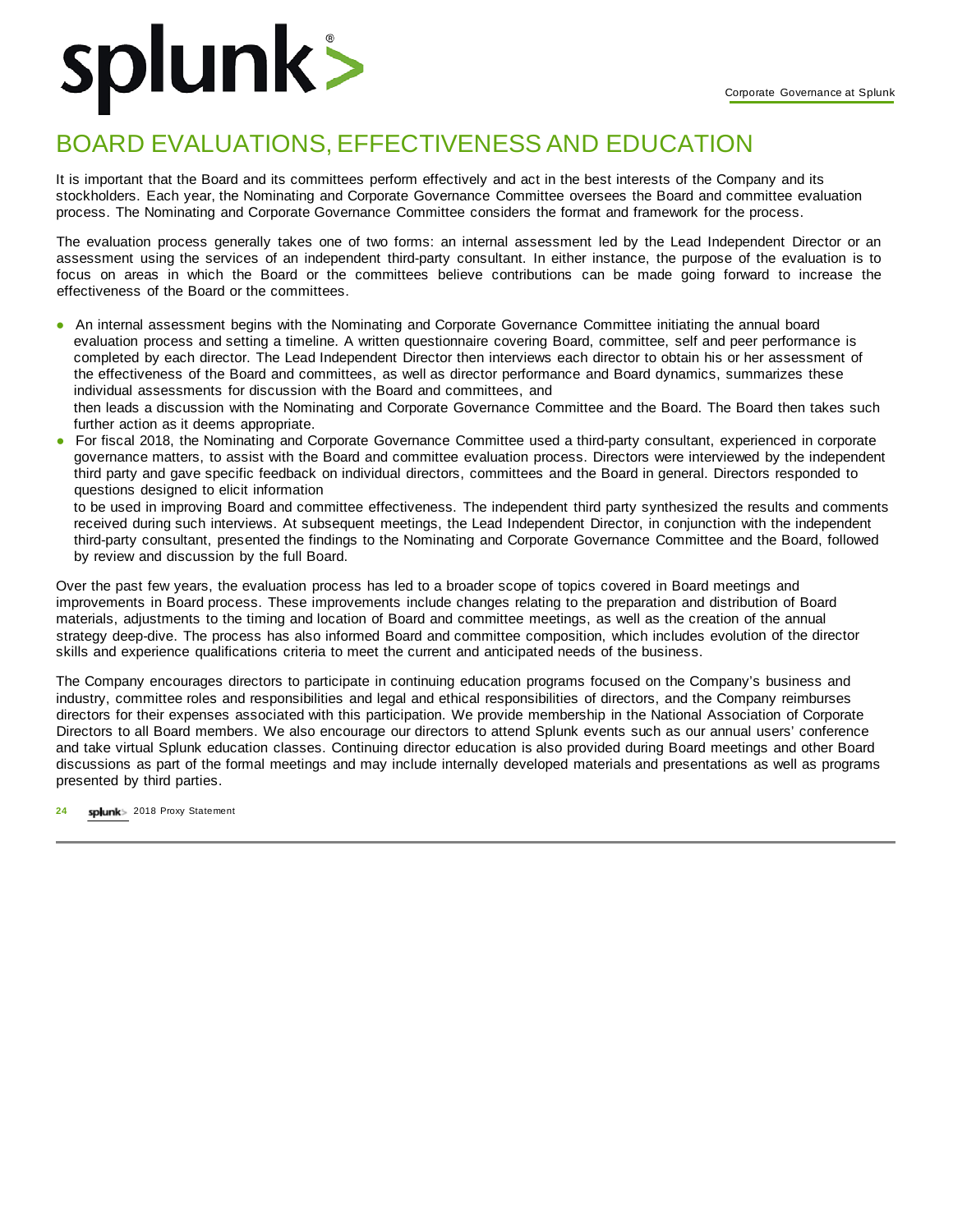

## **Board Evaluation Process**

A healthy and vigorous Board evaluation process is an essential part of good corporate governance. At Unum, this process includes annual evaluations of the Board, each committee, and individual directors.

The Governance Committee establishes and oversees the evaluation process, which focuses on identifying areas where Board, committee and director performance is most effective, as well as opportunities for further development or improvement. Each year, the Governance Committee reviews the format and effectiveness of the evaluation process in identifying actionable feedback for directors to consider, recommending changes in process as appropriate. Determining whether to engage a third-party facilitator is also part of the review.

This past year, the evaluation process was conducted in two phases. The first phase focused on the evaluation of the performance of each committee and the Board as a whole. The second phase focused on the evaluation of each director's performance, and was led by the Chairman of the Board in advance and in anticipation of the director nomination process. This two-phased approach generates robust discussions at all levels of the Board, and has resulted in changes that have improved Board efficiency and effectiveness.

#### **BOARD AND COMMITTEE EVALUATIONS**

**Evaluation Forms**  $\Rightarrow$ **Board/Committee Meetings** ð **Feedback Incorporated** Each director evaluates various measures of performance for the Board and each committee on which the director serves. Topics include composition, structure and engagement. The full Board and each committee conduct separate closed self-assessment sessions, where results from evaluations and additional feedback are discussed. Based on evaluation results, changes are considered and implemented, as appropriate. **DIRECTOR PERFORMANCE EVALUATIONS**

#### **Peer Evaluation Guide**

A guide provided to each director in advance of individual discussions with the Chairman.

ð

**Individual Interviews**

The Chairman conducts individual interviews to solicit feedback from directors on their peers.

ð

**Review Meetings**

Full Board feedback is provided to each director by the Chairman, including discussion around performance strengths and opportunities for growth.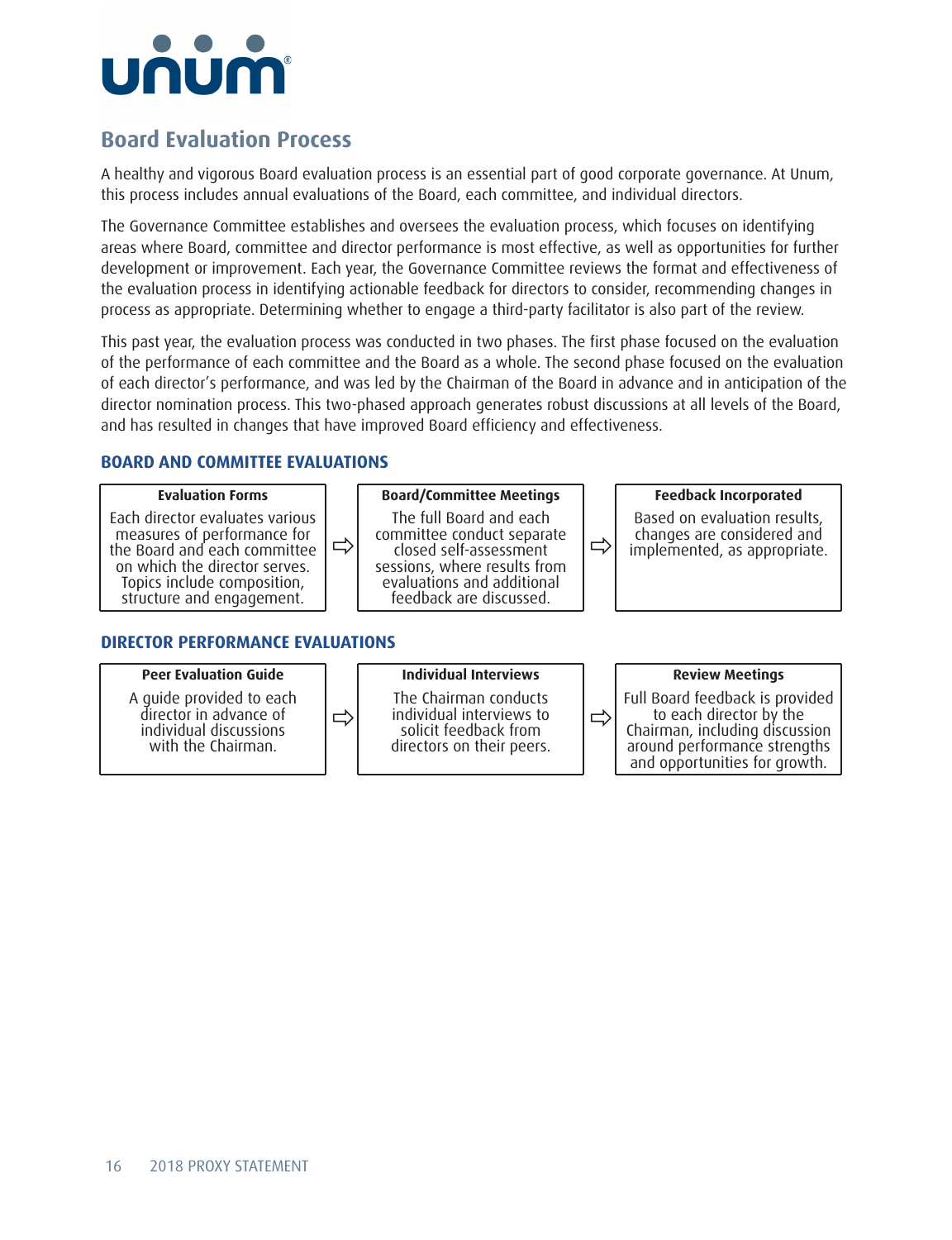

#### **BOARD, COMMITTEE AND DIRECTOR EVALUATIONS**

The Board recognizes that a rigorous evaluation process is an essential component of strong corporate governance practices and promoting ongoing Board effectiveness. Each year, the Board conducts a three-part evaluation process coordinated by the Lead Director and the Committee Chairs: full Board evaluation, Committee evaluations, and director self-assessment. These evaluations, which are annually reviewed by an external corporate governance expert, ask directors to rate how the Board performs and seek feedback on more open-ended topics, including Board and Committee processes and effectiveness, including for example:

- the priority of Board issues, including issues and items that should be discussed at future meetings;
- the quality and timeliness of information provided to the Board;
- the quality of discussions, including director candor and engagement; and
- the areas for improvement in overall Board effectiveness.

The results of the evaluations are compiled anonymously and include responses and comments. The results of the completed Board evaluations and individual director self-assessments are furnished to the Lead Director, while the results of the completed evaluations for the Committees are furnished to the corresponding Committee Chairs, and then discussed at the Board and Committee meetings, respectively. Below is an overview of the key steps in the annual evaluation process.

#### **Evaluation Framework Reviewed**

The Board evaluation framework and process is reviewed annually with an external corporate governance expert, including as to opportunities to enhance Board effectiveness.



#### **Process Initiated**

The Lead Director and Committee Chairs initiate the annual Board evaluation process.

#### **Evaluation**

The Board and Committee evaluations solicit each director's opinion on overall Board/Committee effectiveness and opportunities for improvement. Each director also completes a self-assessment designed to evaluate performance and effectiveness as a director.

#### **Feedback Analysis**

Board evaluation and director self-assessment results are furnished to Lead Director; Committee evaluation results are furnished to Committee Chairs, for review and analysis.

#### **Presentation & Discussion of Results**

Board evaluation and director self-assessment results are discussed with the full Board; Committee evaluation results are discussed with each Committee.



#### **Follow-Up**

The Lead Director and Committee Chairs develop plans for feedback warranting additional action, discussion and consideration at subsequent Board and Committee meetings, as appropriate.

**The results of this process are used in several ways, including:**

**By the Board,** to identity skill sets and other attributes desirable in director searches.

**By the Board Affairs and Nominating Committee,** as part of its' annual review of each director's performance when considering whether to re-nominate the director for re-election to the Board.

**By the Committees,** to improve their agenda topics and to ensure the information they receive allows them to effectively address the issues most critical to them.

**By each director,** to identity his or her strengths and areas of opportunity, and provide insight into the areas in which he or she can be most valuable to Grainger.